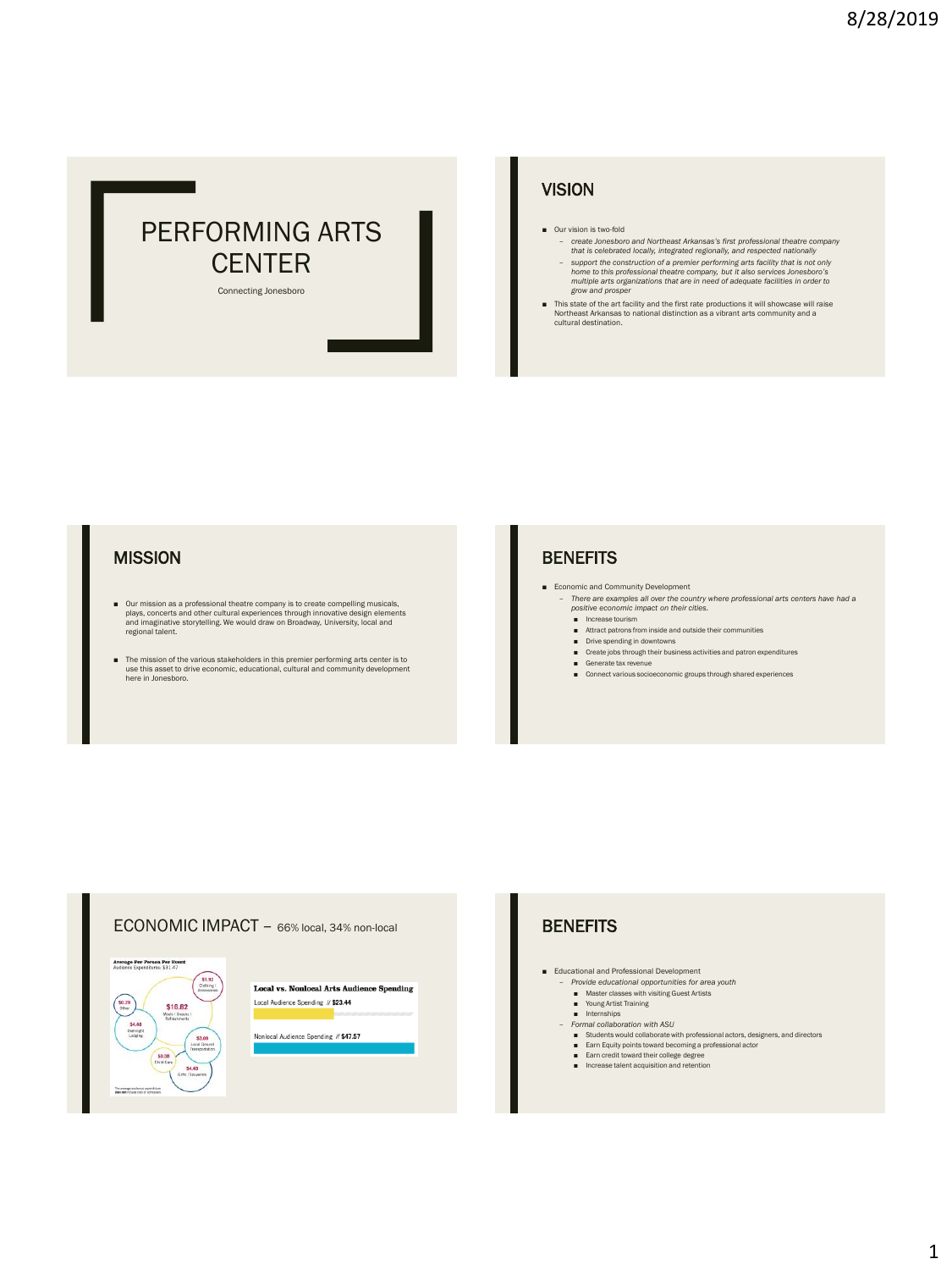### Utah Shakespeare Festival

■ Collaboration of Professional, University, and Local talent



## EXAMPLES – Utah Shakespeare Festival

- Grown from a budget of under \$1,000 in 1961 to over \$7 million today.
	- *74 percent of the Festival's budget is funded from ticket sales, concessions, merchandise, and education classes Remaining support from memberships, grants, and foundations.*
	- *A 2012 study estimated the total economic impact at more than \$35 million annually.*
	-
	-
- In 1962, the Festival attracted 3,276 visitors.<br>- Today, the audience is nearly 120,000.<br>- Approximately 60 percent of the audience comes from Utah<br>- 24 percent from Newda, 6 percent from Arizona, 6 percent from Califor

## **BENEFITS**

- Mixed Use Building with Flexible Performance Spaces
	- *Theatre(s) would be malleable providing a unique canvas to create*
	- *Rehearsal and classroom spaces that multiple arts organizations can utilize* – *Scene shop and costume shop that multiple arts organizations can utilize*
	- *Administrative space that multiple arts organizations can utilize*
	- *Loft apartments or office space that provide alternative revenue streams*
	- *Retail or café space in the lobby that doubles as an art gallery*
	- *Anchor for the downtown to drive commerce, connectivity and investment*

# PEACE CENTER – Greenville, SC (\$42 MM) 一起一生





### MATCH – Houston, TX (\$25 MM) DALLAS THEATRE CENTER – (\$20 MM)